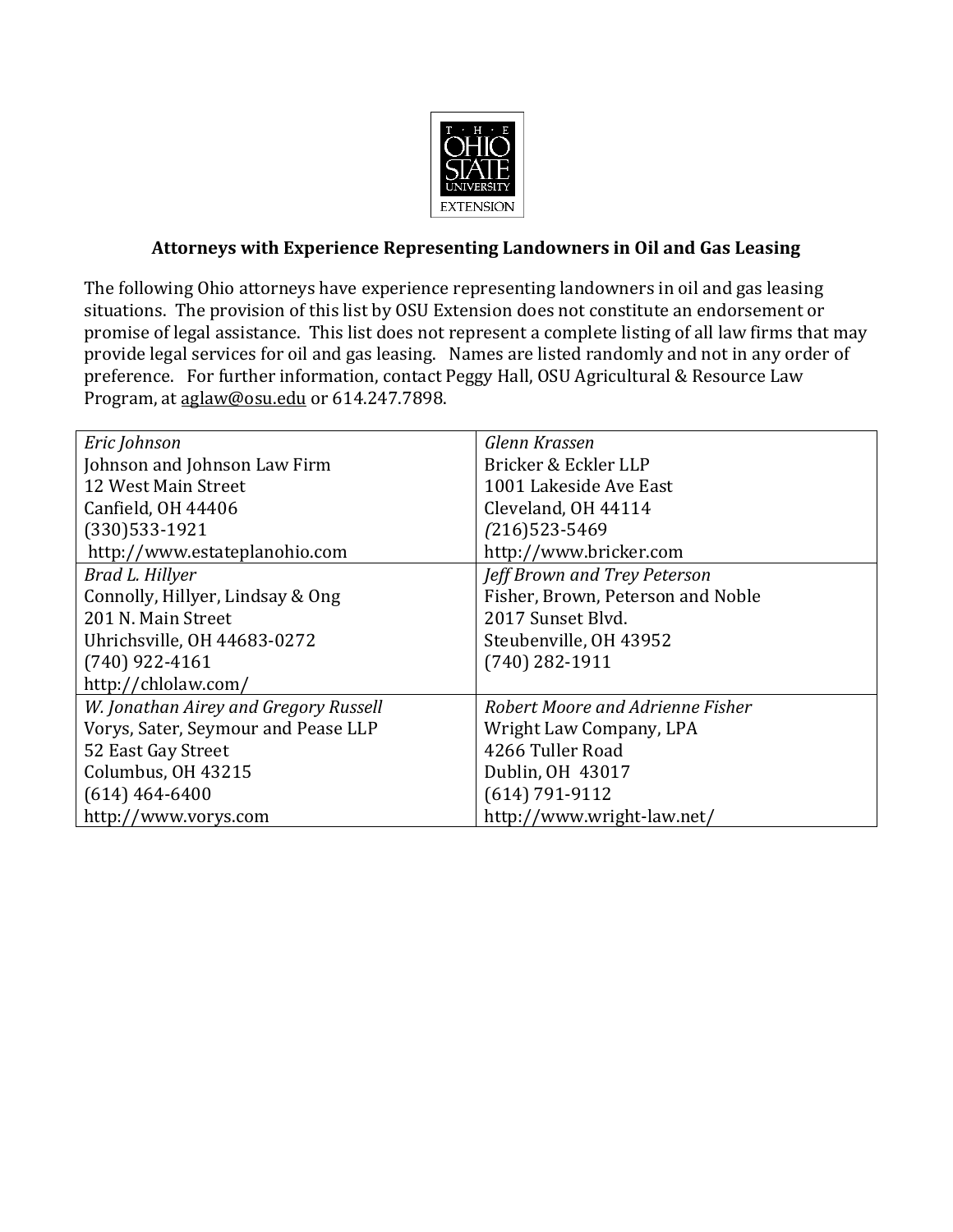| Susan Montgomery McDonald                  | Richard Yoss and Jason Yoss                      |
|--------------------------------------------|--------------------------------------------------|
| Gottlieb, Johnston, Beam & Dal Ponte, PLL  | <b>Yoss Law Office</b>                           |
| P.O. Box 190, 320 Main Street              | 122 N. Main Street                               |
| Zanesville, OH 43702                       | Woodsfield, OH 43793                             |
| $(740)$ 452-7555                           | $(740)$ 472-0707                                 |
| http://zanesvillelaw.com                   |                                                  |
| J. Richard Emens                           | Christopher Finney                               |
| <b>Emens and Wolper Law Firm</b>           | Logee, Hostetler, Stutzman & Lehman, LLC         |
| One Easton Oval, Suite 550                 | 2171 Eagle Pass                                  |
| Columbus, OH 43219                         | Wooster, OH 44691                                |
| $(614)414 - 0888$                          | $(330)264 - 6115$                                |
| http://www.emenswolperlaw.com              | ttp://www.lhslaw.com/                            |
| <b>Matt Warnock</b>                        | Larry Piergallini                                |
| Bricker & Eckler LLP                       | Attorney at Law                                  |
| 100 South Third Street                     | 131 3rd Street                                   |
| Columbus, OH 43215                         | Tiltonsville, OH 43963-1067                      |
| $(614)227 - 2388$                          | $(740)$ 859-2178                                 |
| http://www.bricker.com                     |                                                  |
|                                            |                                                  |
| Carolyn Eselgroth                          | Christopher Baronzzi                             |
| Barrett, Easterday, Cunningham & Eselgroth | Harrington, Hoppe & Mitchell LTD                 |
| 7269 Sawmill Road                          | 2235 E. Pershing Street, Suite A                 |
| Dublin, OH 43016                           | Salem, OH 44460                                  |
| $(614)$ 210-1840                           | $(330)$ 337-6586                                 |
| http://www.ohiocounsel.com/                | http://www.hhmlaw.com                            |
| <b>Anne Marie Christ</b>                   | William G. Williams and Nathan Vaughan           |
| Roderick, Linton, Belfance, LLP            | Krugliak, Wilkins, Griffiths & Dougherty Co, LPA |
| One Cascade Plaza, 15th Floor              | 4775 Munson Street NW                            |
| Akron, OH 44308                            | Canton, OH 44718                                 |
| $(330)$ 434-3000                           | $(330)$ 497-0700                                 |
| http://www.rodericklinton.com              | http://www.kwgd.com                              |
| James Huggins                              | <b>Tom Hisrich</b>                               |
| <b>Theisen Brock</b>                       | Hisrich Law Office                               |
| 424 Second Street                          | 121 W. 4th Street                                |
| Marietta, OH 45750                         | Dover, OH 44622                                  |
| $(740)$ 373-5455                           | $(330)$ 343-8834                                 |